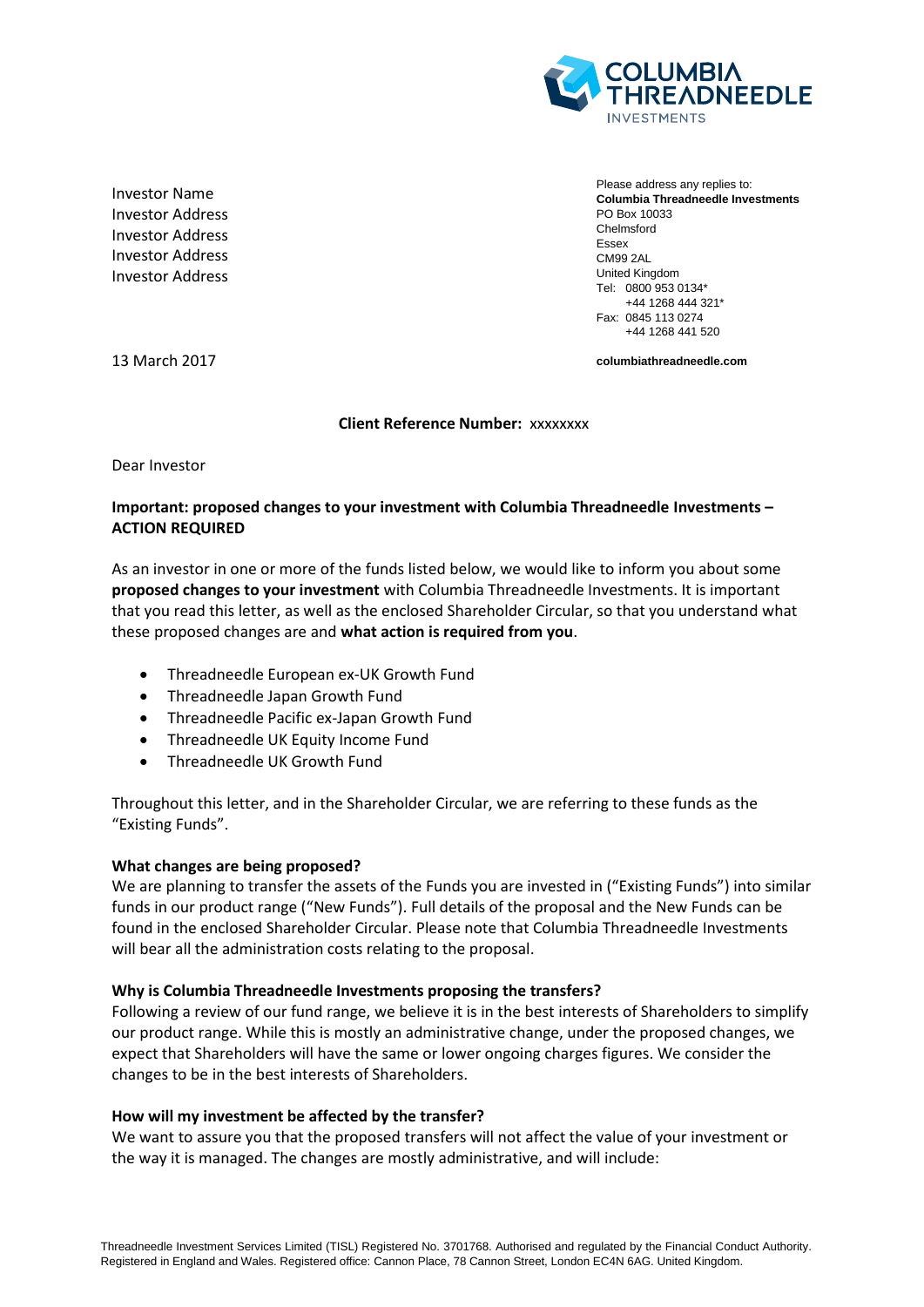- 1. A change to the cut-off time you can buy or sell shares at that day's price. This cut-off time, which we call the valuation point, is when we measure the value of a fund's total assets in order to set that day's price. As a result of the proposed changes, the valuation point will move from 2.00pm to 12.00 noon. Requests received after that time will receive the share price for the following valuation point.
- 2. A change to the date on which income is paid for income shares.
- 3. Changes to the way certain fees are applied.

The enclosed Shareholder Circular provides full details of the differences between the Existing Funds and the New Funds.

## **When will the transfers take place?**

Extraordinary General Meetings (EGMs) will be held on 12 April 2017. You can vote for or against this proposal, either in person at the EGM for the funds you are invested in or by completing the enclosed proxy form.

In order for the transfers to proceed, at least 75% of the votes cast at the EGMs must be in favour of the transfers. If approved, the transfers will take place on 12 May 2017.

The transfers will only take place if the shareholder resolutions for all the Existing Funds are approved. In the event that any of the transfers are not approved, none of the transfers will take place and the Existing Funds will continue to operate as they currently do for the foreseeable future.

The results of the votes will be available on our website columbiathreadneedle.com/changes from 13 April 2017.

## **What do I need to do?**

It is important that you read this letter and the enclosed Shareholder Circular. Together they form notification of the proposed changes, and provide full details of the process and implications for you as an investor.

You can vote on this proposal, either in person at the EGM or by completing the proxy form and returning it to Electoral Reform Services, The Election Centre, 33 Clarendon Road, London, N8 0NW, by 10 April 2017.

## **Further information**

If you are unsure about the contents of this letter, the implications for your investment and the action you should take, please contact your financial adviser.

If you are unclear about any of the details relating to this proposal, or have any further questions, please call us on +44 1268 46 4321\*. Our team is available from 8.00am to 6.00pm (UK time), Monday to Friday.

Yours sincerely

Cay &

Gary Collins Co-Head of Distribution EMEA Columbia Threadneedle Investments

Enc.

.